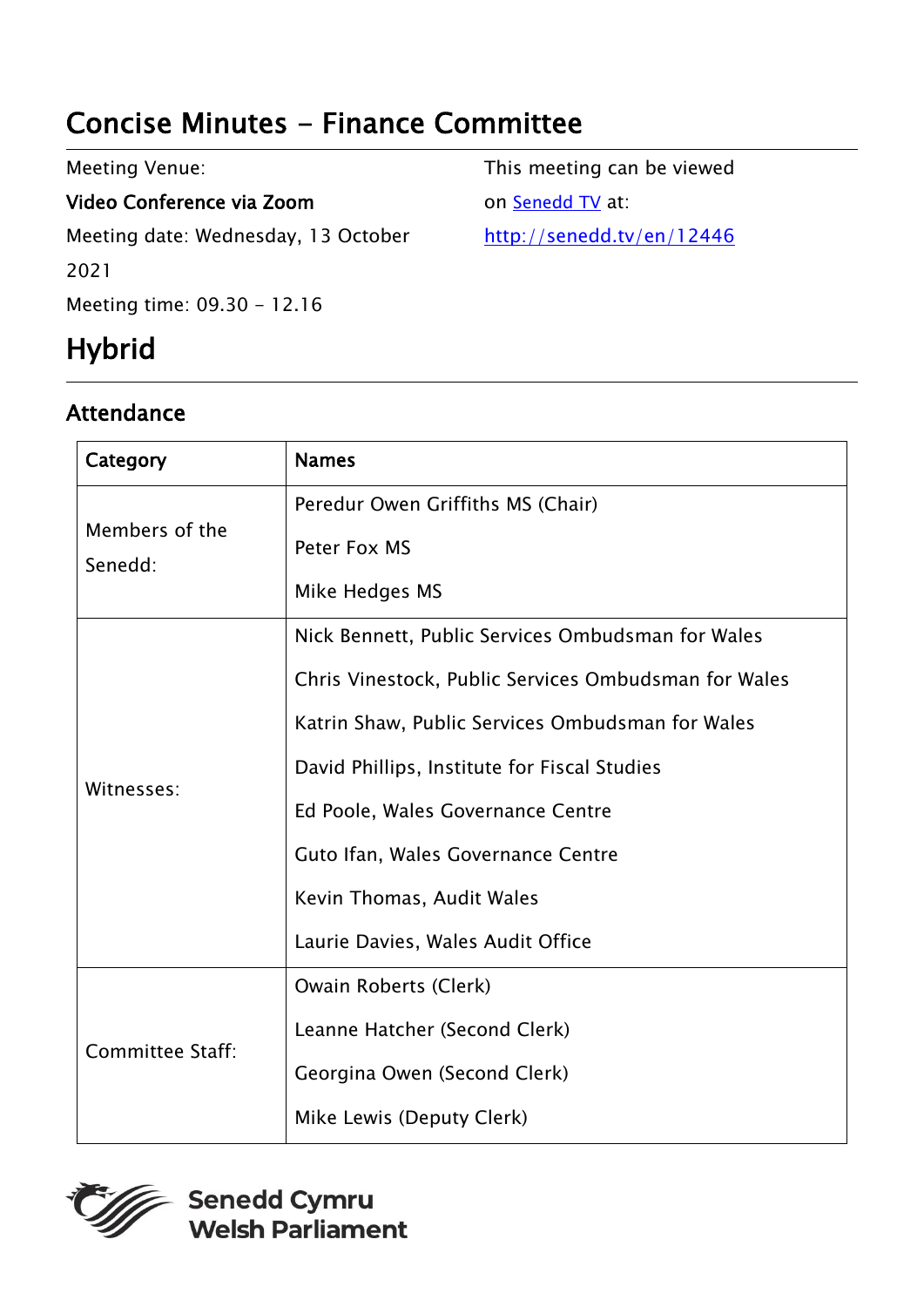In accordance with Standing Order 34.19, the Chair has determined that the public are excluded from the Committee's meeting in order to protect public health. This meeting will be broadcast live on www.senedd.tv

Private pre-meeting - Informal (09.15-09.30)

### 1 Introductions, apologies, substitutions and declarations of interest

1.1 The Chair welcomed Members to the hybrid meeting of the Finance Committee.

1.2 Apologies were received from Rhianon Passmore MS.

## 2 Public Services Ombudsman for Wales (PSOW) - Scrutiny of Annual Report and Accounts 2020-21, and Estimate 2022-23: Evidence session

2.1 The Committee took evidence from Nick Bennett, Public Services Ombudsman for Wales; Chris Vinestock, Chief Operating Officer & Director of Improvement; and Katrin Shaw, Chief Legal Adviser & Director of Investigations on the PSOW's Annual Report and Accounts 2020-21, and Estimate 2022-23.

- 3 Motion under Standing Order 17.42 (ix) to resolve to exclude the public from the remainder of this meeting and the meeting on 18 October 2021.
- 3.1 The motion was agreed.
- 4 Public Services Ombudsman for Wales Scrutiny of Annual Report and Accounts 2020-21, and Estimate 2022-23: Consideration of evidence
- 4.1 The Committee considered the evidence received.